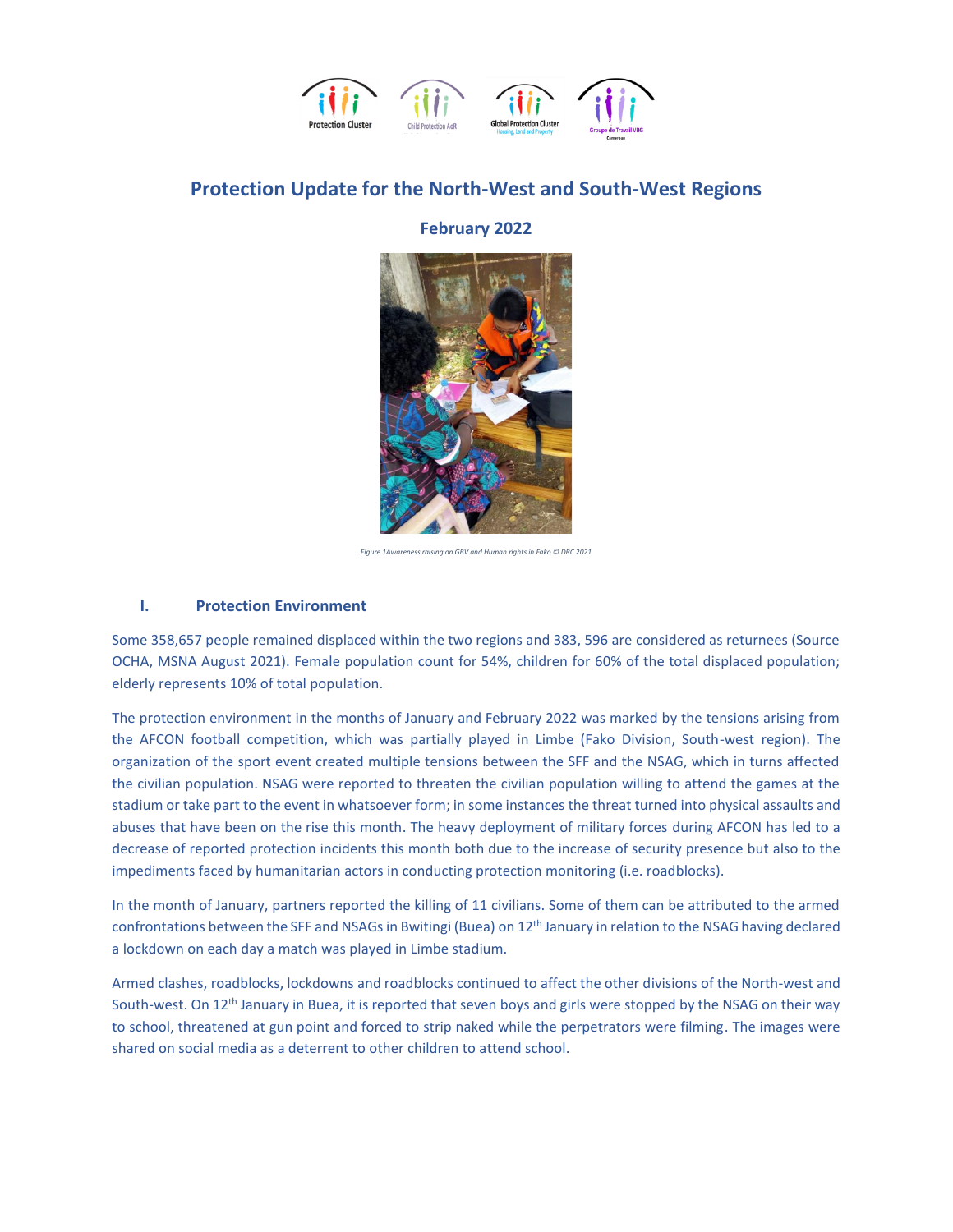

In January, a total of **157 priority protection incidents** were reported by protection monitors mainly arbitrary arrest and unlawful detentions, as well as physical assault and abuses (DRC & IRC Protection Monitoring report, January 2022). Due to changes in funding and partnerships, protection actors carrying the protection monitoring activities are currently revising the allocation of geographical coverage, which may explain partially the low number of incidents reported this month.

In addition, **GBVIMS** recorded a particularly high number GBV incidents in the month of January, mainly psychological violence, and denial of opportunities and services. The data is still being verified by the GBV AOR prior it can be confidently reported but the increase is attributed to two factors (i) the influx of refugees from Nigeria among which many GBV survivors have been identified and (ii) the emergency of new GBVIMS actors operating in hard-to-reach areas. GBV actors also partially explain the dramatic increase of reported GBV incidents by the awareness and sensitization activities carried during the 16 days of activism campaign, which have encouraged more survivors to speak out.

While a number of incidents of denial of opportunities and services is related to denied access to housing, land and property for women. Cluster and AOR coordinators are currently reviewing the GBVIMS questionnaire in order to include a breakdown that would allow to identify HLP-related incidents.

The vast majority of the GBV cases for January are recorded in the Donga-Mantung Division in the North-West (62%); in Lebialem (13% and Fako (11%) divisions in the South-West region.



## **II. Protection Incidents**

incidents recorded through protection monitoring activities amounted to *157* mainly arbitrary arrests or unlawful detentions (55%); physical assault or abuse (22%); abduction, kidnapping of enforced disappearance (8%); killing (incl. extra-judicial, arbitrary or summary execution) (7%); torture or inhuman treatment (3%); destruction of real property (2%). (Source: DRC & IRC, Protection Monitoring Report, Jan 2022).

**This month, men and boys are the majority of the victims of the reported incidents (up to 70%) because they are usually the targets for arbitrary arrest and unlawful detention based on the perception that young men are supporters of the NSAGs and most often than not are undocumented**. In the course of January, protection monitors recorded eight raids of the security and defense forces against communities, which usually end by arrests of boys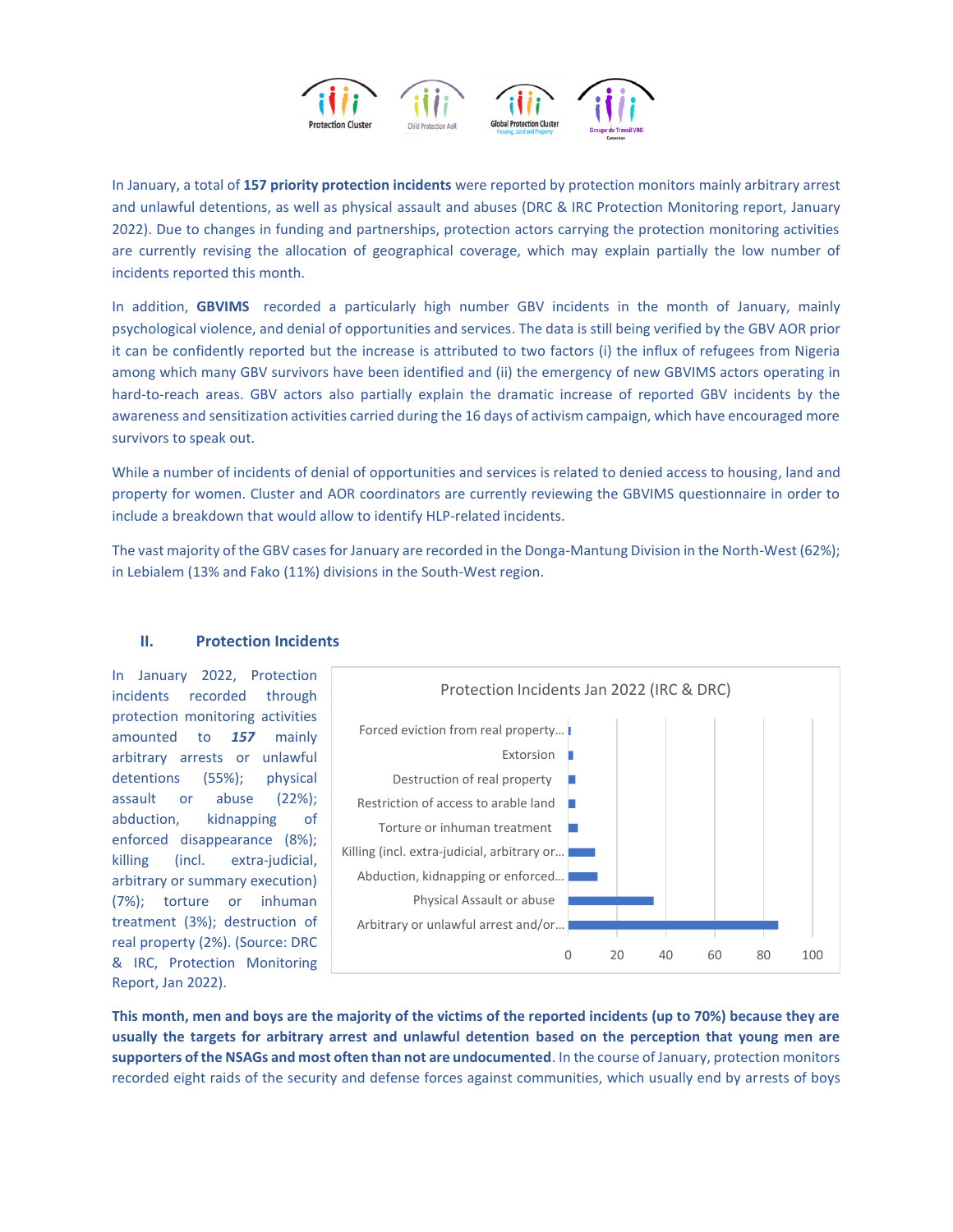

and young men for the reason mentioned above. Men are also the usual target for the kidnapping operated by the NSAG in order to collect ransoms.

In January, IRC assessed the coping mechanisms adopted by the 414 households interviewed in their zones of intervention (Meme, Fako, Ndian, Mezam and Momo divisions) (IRC, Protection Monitoring Report, January 2022). To cope with the lack of civil documentation 49% of the respondents said avoiding any location with checkpoints, creating a huge restriction on their freedom of movement; 15% approached humanitarian actors delivering civil documentation assistance; and another 5% reported having borrowed money in order to buy forged documents.

The fear of being arrested, detained or kidnapped is forcing many men and boys to limit their movement, which in turn affects their ability to access livelihood and employment. Even though data is not available, protection partners also assess that it increases the level of psychological distress of men and young men, notwithstanding the change in gender roles the crisis has already operated among the affected communities.

*GBVIMS data is still being verified by the GBV AOR for the month of January.* However once can already tell that GBV incidents seem to have affected the host community the most (53%), then IDPs (44%) and returnees (3%). This month, 88% of the identified survivors are female and 26% are children. Sexual violence against children is part of the grave violations of Child's Rights that are monitored and verified by the Child Protection AoR; and which report is shared regularly. Men and young men continue to be identified by GBV actors as survivors of violence (i.e. 12% this month), including sexual violence, however GBV against men and boys may be significantly underreported with lack of appropriate response as well.

The most recurrent forms of GBV committed against women, girls, men and boys are emotional abuse (31%); denial of resources, opportunities and services (22%); physical violence (20%); forced marriage (13%); sexual assault ((8%); and rape (5%). 83% of the survivors received psychosocial and/or psychological first aid and 10% of them benefited from referrals to other actors including for medical, mental health, child protection and legal assistance.

### **III. Key Protection Response**

- 224 individuals (62% female) provided with legal assistance through the drafting of tenancy agreement to increase security of tenure and prevent forced eviction
- 2,507 adults and children reached with MHPSS (30% males and 70% females)
- 10,259 children referred by child protection community-based mechanisms (59% girls)
- 48,608 adults and children reached with Awareness Raising messages on CP, GBV and Covid-19 including 656 persons living with disability.
- 23,037 people reached by GBV intervention (54% females)
- 17,673 people sensitized on GBV and GBV risk mitigation
- 2,592 persons reached through awareness campaigns on the importance of civil documentation.

Due to funding constraints, few GBV partners provided legal and medical assistance to survivors with the exception of the rape clinical management.

### **IV. Persons with Specific Needs**

In January, 2,466 vulnerable persons in need of targeted protection assistance received assistance. Due to capacity limitations and lack of expertise, the question of disability remains largely unaddressed in the protection analysis and response.